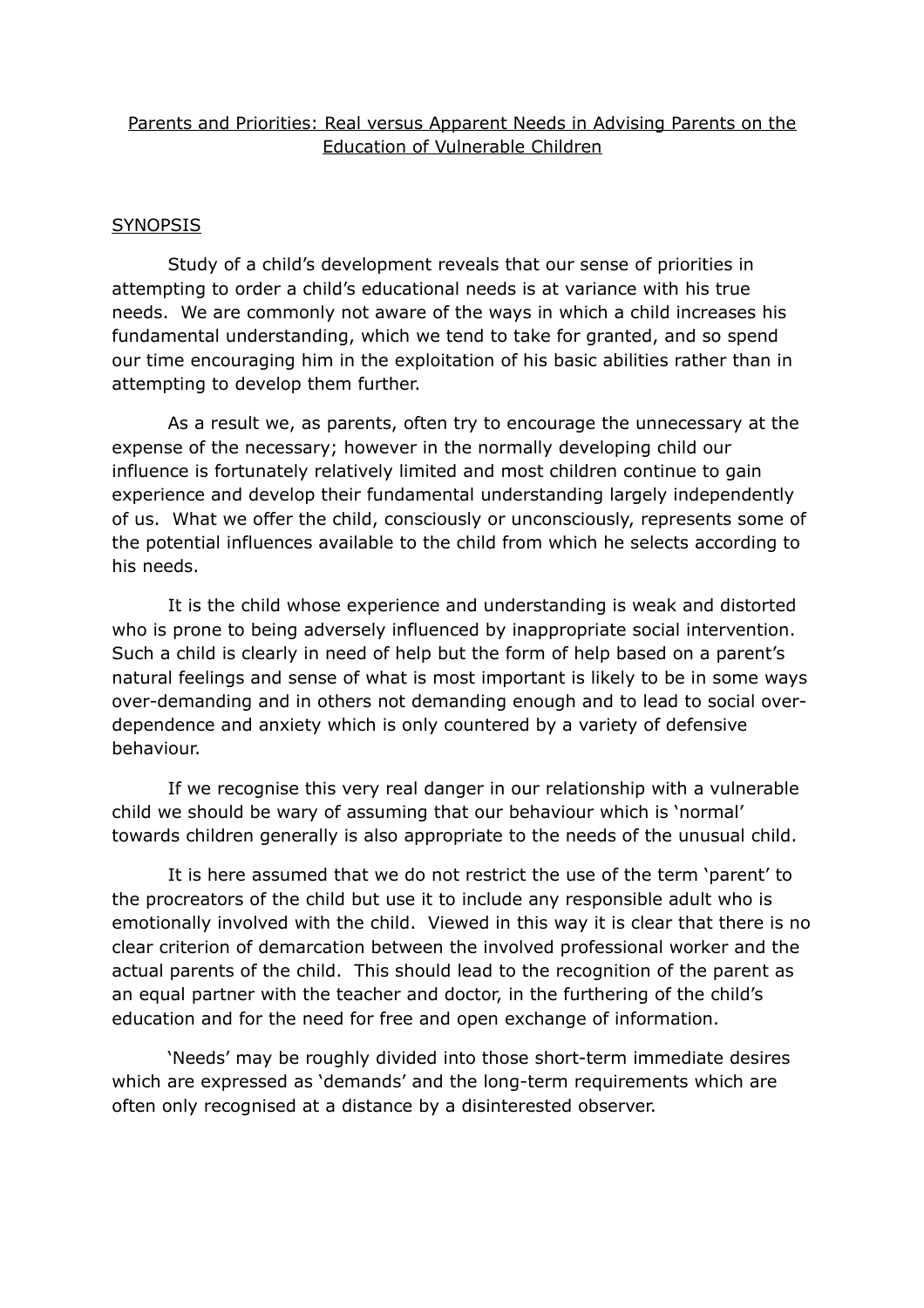The child's real or long-term needs, for rapid and well-founded development of basic understanding together with the power to enjoy - but with a relative independence from - his social environment, are by nature normally achieved by the satisfaction of his short-term desires which result from his spontaneous and active demands on his surroundings.

For the child with some serious impediment to his growth and development the nature and form of the environmental influences, including the behaviours of those about him, are likely to play a much more important role. Under these conditions it is vital that 'parental' behaviours and demands on the child are appropriate to his needs.

An emphasis on his walking in a child who is manually inadequate, demand for 'talking' in a child who has difficulty engaging spontaneously in nonverbal activities, or teaching 'reading' to a child who is having difficulty solving very simple everyday problems, are common examples of misplaced educational priorities which add to rather than relieve the child's developmental difficulties.

In working through the agency of parents it is much better to begin by agreeing on the nature of the child's real needs than attempting merely to gratify the parent's own needs, even though such a course of action usually entails convincing the parent of the discrepancy between *her needs for her child* and the *child's needs for himself.*

Geoffrey Waldon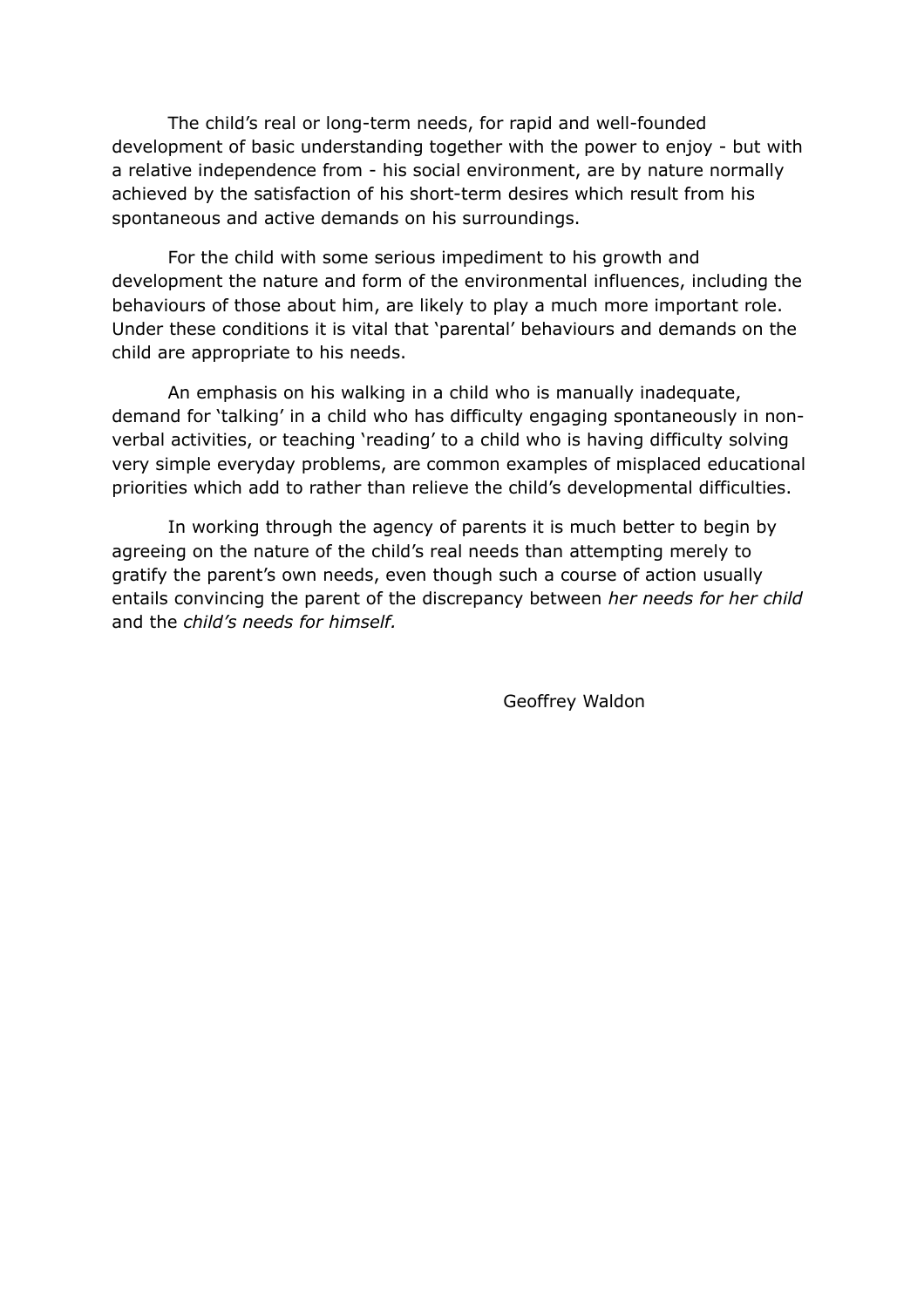# Parents and Priorities: Real versus apparent Needs in Advising Parents on the Education of Vulnerable Children

### Introduction

It is my contention that in our approach to the education of children, and in particular to the education of children with difficulties, our sense of priorities composition of 'subject matter', rank order (order of precedence), relative degrees of emphasis, etc. - is commonly at odds with those priorities which seem to follow from a study of the child's real, that is to say *long-term*, needs.

We commonly encourage the unnecessary and even the obstructive at the expense of the necessary and it is only that our influence as parents is relatively restricted that prevents our causing more harm than we actually do.

It is not, of course, that there is something 'wrong' with our basic behaviours as parent, only that the portion of our children's abilities and behaviours over which we do have some conscious influence is confined to the exploitation rather than the development of their talents. It is the child himself who, quite properly, selects the activities in which to engage. This selection, and consequently the form and balance of the child's fundamental learning, is determined at any time by the state of his understanding … and for the majority of children this is sufficiently robust for them to take up what they need whilst resisting excessive interference from their social surroundings.

It is the child made vulnerable by some early malfunctioning of his physiology which has led to the formation of a week and distorted understanding who tends to succumb to inappropriate outside influences.

The child, like every other organism, develops within a relatively blind environment and depends on its own relatively blind, immediate desires to select what interactions are relevant to its progress.

Its behaviours represent personal needs, being so fashioned by evolution that the gratification of any conscious feeling of desire is likely to bring about some developmental advantage, or is at least unlikely to occasion serious or lasting disadvantage.

One aspect of the environmental raw materials from which the child can actively select to interact with is the behaviours of adults, only a small proportion of which, however, is consciously directed towards modifying the child's own behaviour.

It is apparent then that however important parental behaviours are to the child's development they do not need to match, cannot in fact match, the child's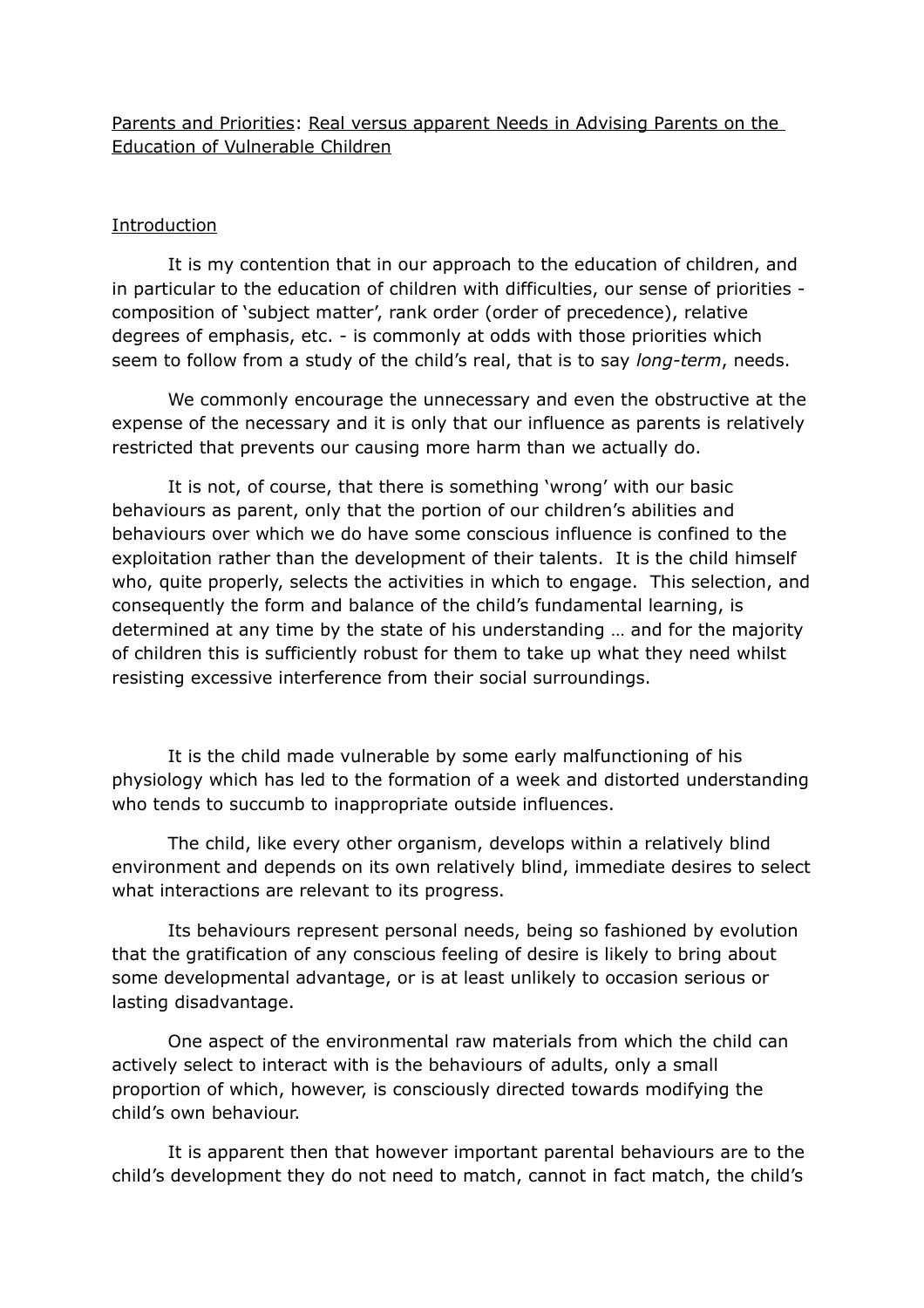overall needs, not even his social needs, but must simply supply sufficient opportunities for interactions. It is the child's behaviour which determines what, and how much of what is available, is made use of. Hence a parent's view and sense of priorities as to what a child needs etc, need not, rarely in fact does, coincide with what, or with the order of precedence of what, that child really does need.

It is only when the child's behavioural pattern falls outside the 'normal' range, or when adults set out deliberately to modify the child's fundamental abilities, that the adult's heavily biased distorted view of the child's needs is likely to begin to deform that child's progress.

Our behaviours towards children, however 'natural' these behaviours may be, are the outcome of our gratifying our own desires, or our *own needs for the child*, and should not be thought to do more than supply some of the raw materials from which the child, in gratifying his own desires (or his needs for himself), selects.

Recognition of this fact should make us wary of accepting that our 'normal' behaviour towards normally developing children is also appropriate for the unusual child - in fact I would suggest that much of what we do, with the child's best interests at heart, actually compounds the backwardness of many vulnerable children. We are, for the most part unaware of the child's real (i.e. long term) needs and simply persist in the behaviours to which we have been conditioned. For example a remote or 'autistic' child may be made excessively anxious by the supposedly 'comforting' caresses and cuddles of a well-meaning adult who tends to be confirmed in her belief that the child is in need of such a 'loving' care by his regularly absconding to the toilet, there to run the taps or endlessly flush the lavatory pan.

Our list and order of priorities for supplying the child's needs then may not only be at variance with the child's actual needs but is also likely to be lacking or completely deficient in some of the most important ones.

Since it is the conflict between the *needs* of the child and those of the parents, and between real and apparent *needs* in each case which is likely to lead to difficulties for both child and parent and since *we* professionals are advising *parents* this might be a suitable time to delineate what I mean by these terms.

Parents are strange elusive creatures who figure in the vernacular of the professionals but who, like the Snark, are rather difficult to pin down. Since in practice it is the quality of the concern of a mature person for a (vulnerable) child that is of importance we can see that, whereas the actual procreator of a child will occasionally not qualify, many adults who are not the actual parents of the children in question, or indeed of any child, do qualify fully. Hence it seems that we are talking about all concerned and responsible adults. It follows then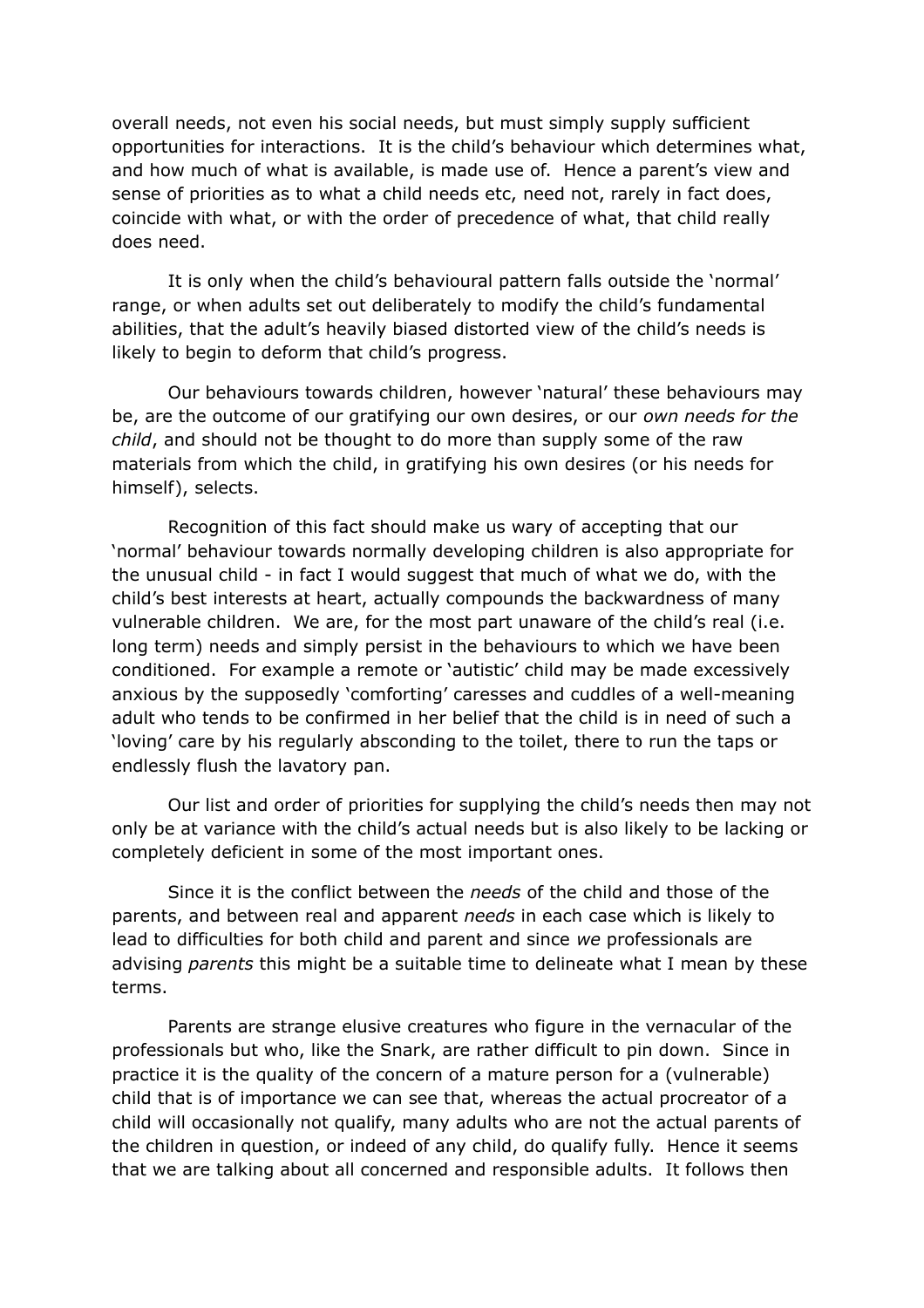that the doctor, teacher, psychologist, etc, is himself a parent in this sense who must however also adopt his particular professional role for the duration of certain interactions.

All this is obvious but we professionals so often speak of the parents as if they were different from us and not of equal standing. From what has gone before it follows that there is no clear criterion of demarcation between the involved professional worker and the actual parents of the child. This view should lead to the recognition of the parent as partner with the teacher and doctor in the furthering of his child's education, and for the need for free and open exchange of information.

It is not necessary, of course, to attempt to define the word 'need' but for all practical purposes 'real' need may be equated with long-term requirements leading towards some anticipated satisfactory outcome, whilst an 'apparent' need is a short-term need, roughly equivalent to immediate desire. Hence apparent needs are concerned with the gratification of the immediate desires whilst real needs involve a more global and dispassionate point of view.

Before coming to the main burden of my paper, which is the educational priorities of the child, I would like to say a little about the needs of parents at the time when it is first discovered that a child has, or might have, problems with learning and development.

The doctor must decide what to tell the parents and when to tell them. His decision will depend on what he thinks he knows about the child and how he feels about the parents' probable ability to cope with bad news.

But what he tells them and when he tells them really follows from how well he understands the difficulties of children. Thus the real needs of the parents may play little part in his decision. Unfortunately many parents, especially mothers, get the idea that the doctor pooh poohs their anxieties about their children's development and while it might be true that many mothers are unnecessarily fearful about their children's development it is certainly true that many parents of vulnerable children feel that their early anxieties were not taken seriously by the doctor.

#### Why is this?

Some doctors do seem to think that excessive concern about abnormal behaviour is common in parents and are rather too ready with a sort of heavyhanded reassurance as a result, but some seem to feel that even if a child is not developing properly, postponement of official recognition is somehow better for the child or for his parents. Sometimes it is thought that parents continuing to treat an abnormal child 'naturally' confers some advantage on the child and helps the parent to form a bond which might be more difficult if strained by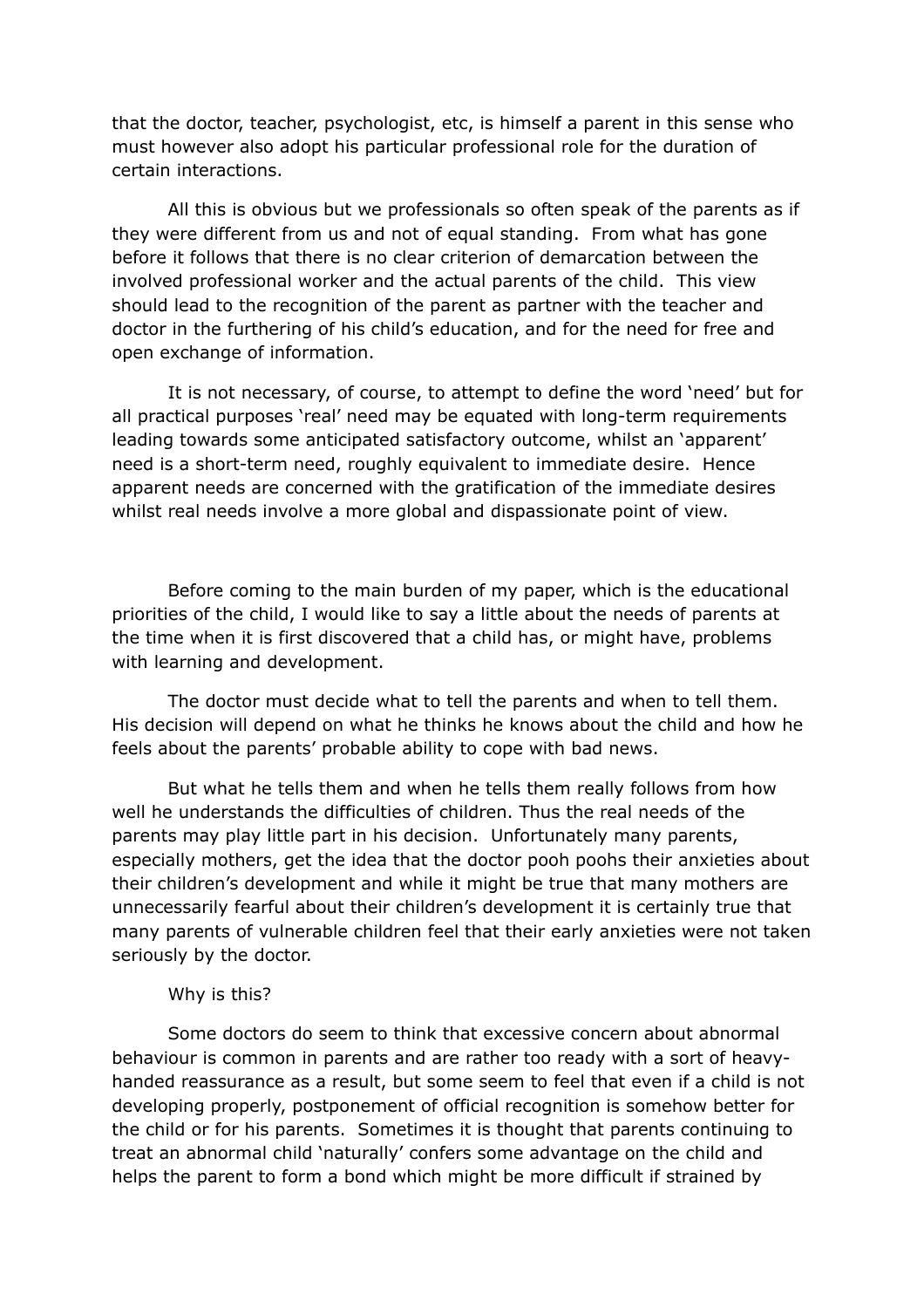anxiety about the future. This is probably particularly the case with Down's Syndrome babies when the parents have seemingly not recognised the condition.

I feel that all parental anxieties should be taken very seriously, particularly since many subtle features are more likely to be noticed by a parent than by a relatively inexperienced (and this goes for most) doctors. At the very least we should show the parent the courtesy of treating her concern with respect and it is in fact possible to do a great deal without adding to the anxieties.

When the doctor is certain or fairly certain about a developmental anomaly he has to decide what, and how to communicate this to the parents. When I first asked doctors about how they dealt with this problem I was told that they came to a decision on the basis of their knowledge of human nature and of the people in question. I was told a very similar story when I asked doctors how they decided whether or not to tell a patient of his impending death.

I'm afraid I do not think that I have yet met anyone capable of making such an individual decision.

It seems to me that the parents have at least as much right to all the information as the doctor and should always be told as soon as it is reasonably possible. To withhold such important information from those most concerned is, I consider, morally indefensible. Putting myself in the shoes of the parent I feel that I would be unable to trust anyone who withheld such important information from me, whatever his motivation for so doing.

It is true that it might subsequently prove to be the case that the condition of a child or his parents seems to have been worsened by the communication, but this in no way alters the argument, for no man is capable of such prescience.

Perhaps doctors sometimes 'funk' telling parents because they feel that the realistic acceptance of serious developmental anomaly necessarily implies a pessimistic view of the outcome and feel unable to provide practical help and advice.

Although always difficult I believe that the information should be communicated as early as is practicable and the parent encouraged to a realistic acceptance, *but* it is essential that the realism should be tempered with optimism and that the information about the anomaly be accompanied by information about what can be done about it, and in particular what they the parents can do about it (minimise its untoward effects, maximise the realisation of the child's potential). From that moment on they will need not only support but regular and continuing practical advice and demonstration.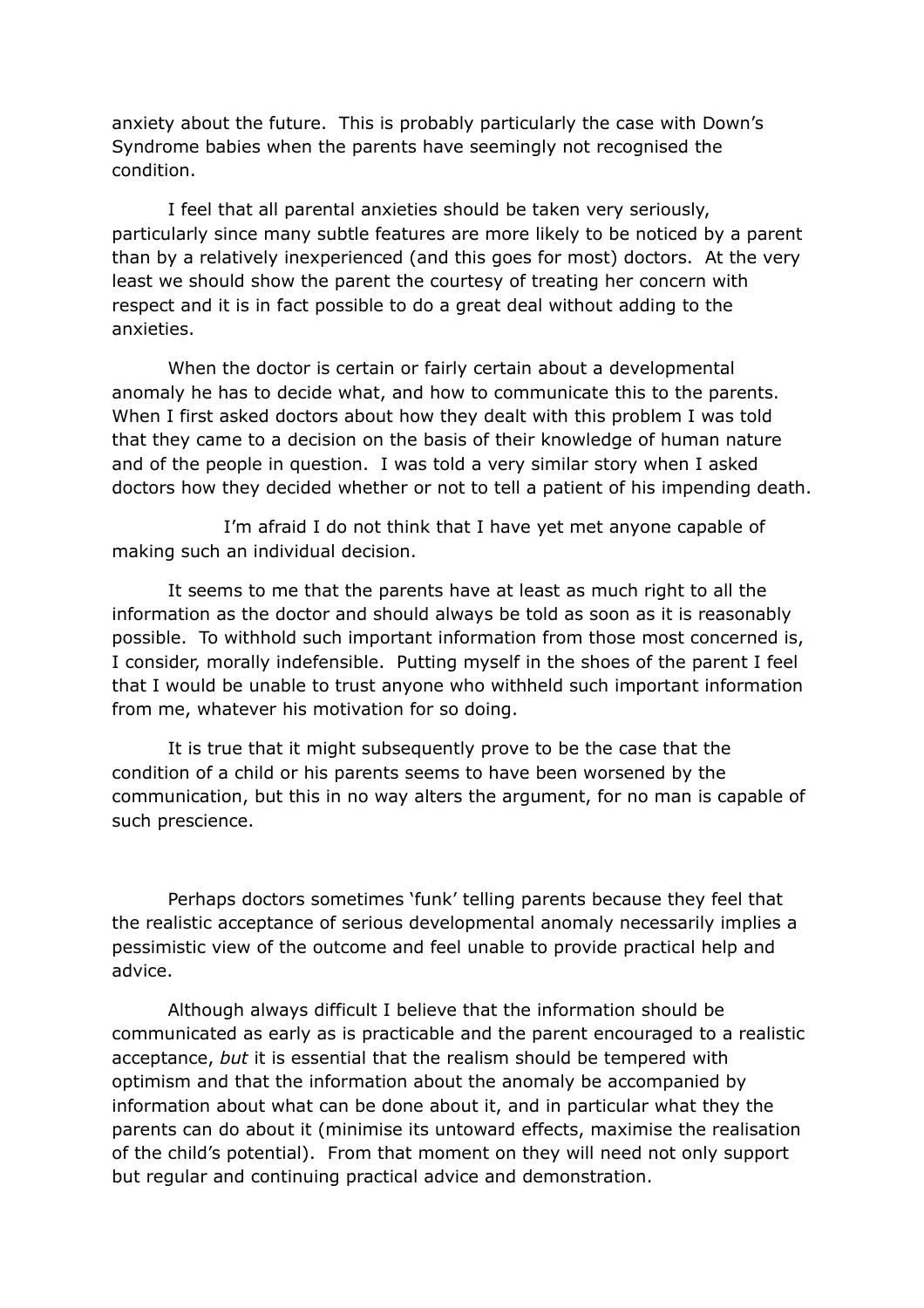A parent's real or long-term needs for her child should, of course, coincide with the child's own real or long-term needs and so both may be considered together in terms of *the educational priorities of the child.*

*The child's real needs* are for a steady increase in his ability for learning to learn and for a growing capacity for adaptive independence within society.

His apparent or short-term needs which entail his gratifying *his immediate desires* through demands made on the environment also supply his real needs *unless,* as a result of some impediment to progress such as a movement or sensory disability, he has deviated significantly from the normal developmental pathway. In the event of such deviation variable slowing with neglect of some basic activities together with the accumulation of defensive or 'handicap behaviours', leads to inadequacy of the autonomous selection of environmental interactions and to an over-susceptibility to the influence of adults.

The parent's real needs for the child should, of course, coincide with those of the child but the parent's immediate needs are usually very different and in the case of the anomalously developing child vary according to the child's problem as seen by the parents.

The parents who recognise their child's educational difficulties will commonly and quite naturally view these in terms of (1) the deficiencies which *they* recognise (i.e. offend their expectation) and/or (2) the undesireableness or unacceptability of the child's behaviour.

In both cases it is usually *the parent's needs for the child* which are being expressed in their selection of what areas of understanding are to be remedied or what undesirable behaviour is to be eradicated, rather than *the child's own needs for himself.* Should the parents come to see that some other treatment would supply the child's real needs then their needs for the child would necessarily come to coincide with the child's own real needs.

The child meanwhile is expressing his own apparent needs through his behaviour, the socially overdependent child perpetually 'seeking' the 'attention' of others or warding off excessive demands on his understanding, the backward child avoiding those areas of activity which bring him the least reward or the most stress. His *real needs* entail the overdependent child's learning to cope without the help of others and the satisfaction of being able to resist their attentions and so function more or less autonomously within the presence of other people.

The vulnerable child requires to approach and engage in the activities he is least familiar with.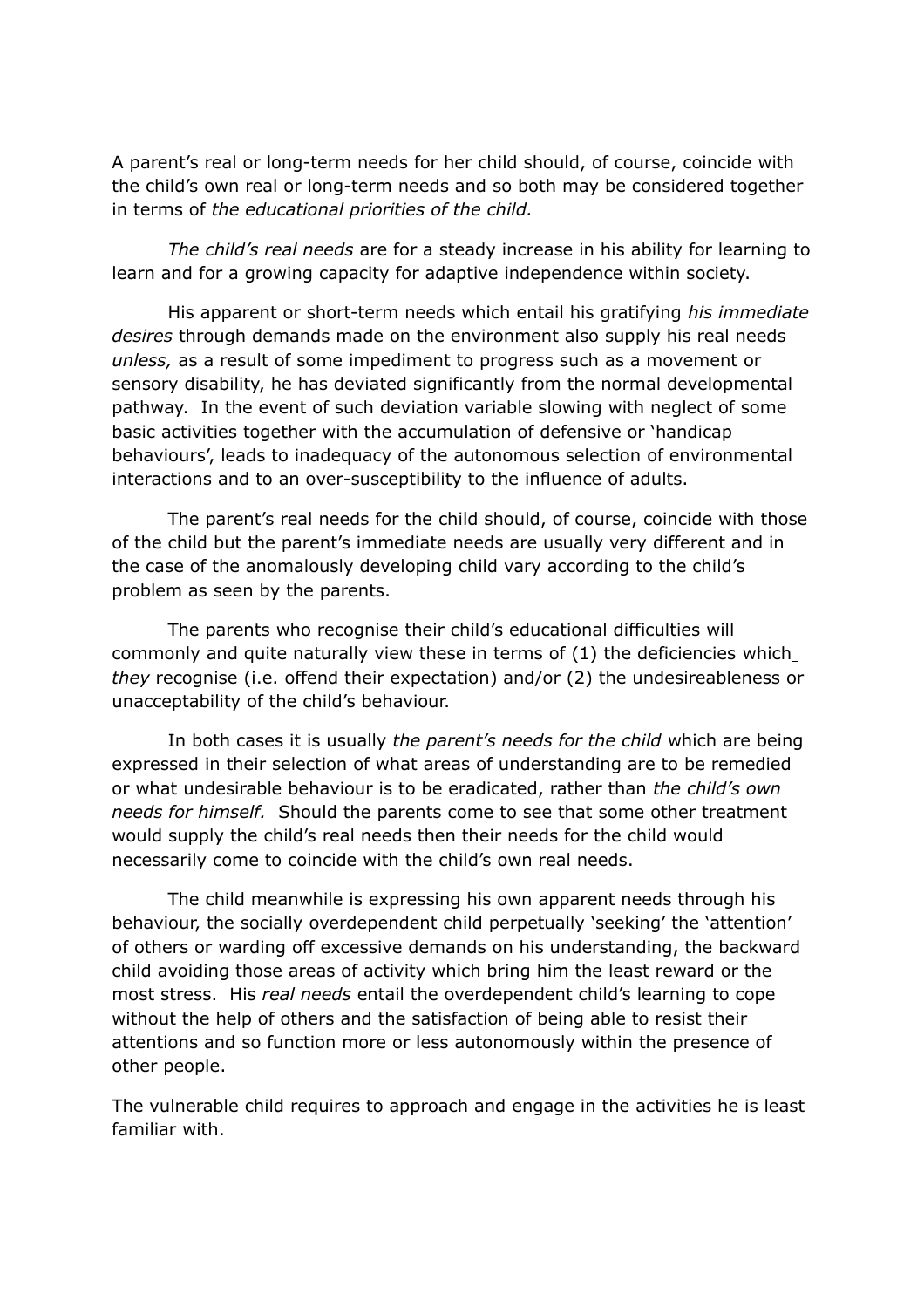Parental concern about their children (and hence the scope for inappropriate order of priorities) may be discussed under the following headings which are not mutually exclusive

- (i) Recognised abnormality of appearances, e.g. cerebral palsy, blindness, hyperactivity etc,.
- (ii) Recognised degree of backwardness.
- (iii) Specifically definable deficiency in development e.g. 'not walking', 'not talking', reading disability, etc.
- (iv) 'Undesirable' habit(s) of behaviour.

(i) When a child can be seen to be struggling against heavy odds our natural tendency is to overcompensate for the difficulty and to do too much for him.

This tendency is an exaggeration of the natural inclination of the more active partner in an interpersonal exchange to cross the midline, so to speak and take on a greater share of the work. There is normally between adults a reciprocal relationship, the more active role passing to and fro. The helpless and dependent baby grows into the young normal child who soon exerts his independence with an 'I want to do it' 'let me do it' but the weak or clumsy child, or the one whose vision is limited, who in reality needs to practise more, is likely to accept having things done for him and, as he neglects his practical skills, to become steadily more clever at socially manipulating others, on which skills he becomes progressively more dependent.

A teaching approach which encourages the child's struggling to do things for himself and which discourages dependence on others, even though it is felt to 'go against the grain', is a much more rational one. It can be emotionally draining to stand by passively whilst an athetoid child struggles painfully or even frantically to achieve something which would be so much more easily done by someone else – especially when the child implores your help; however his future motivation and relative independence, to say nothing of his social acceptability, probably depends on if, when and how you intervene.

(ii) It is sometimes argued that the most pressing needs of the very backward child are to render him as presentable and innocuous, that is to say acceptable, as possible to society at large; and this is done, if indeed it can be done, by providing him with a number of behaviours or skills which are thought to resemble those of a normally developing child.

Although, of course, fitting in with society is essential if the child is not to be excluded from it, this argument seems to me like the one which recommends painting odd objects to make them less conspicuous.

If a child is to truly fit in, partially or fully, for part or the whole time, then he must be able to cope under conditions involving the minimum of adjustment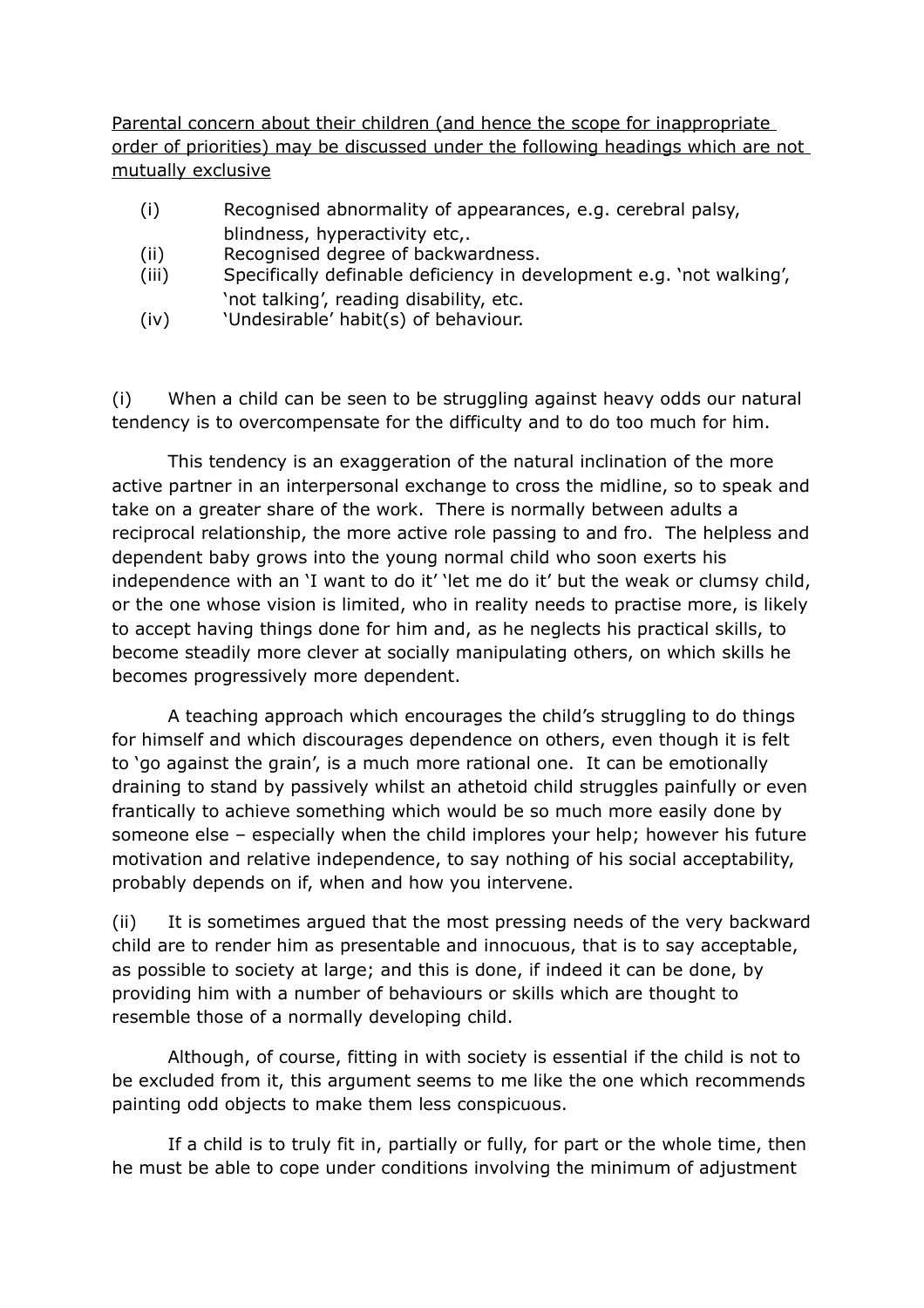by society. That is to say it is not his *levels* of functioning which are important, for all those are to be found among normal children, but his *competence* in coping at those levels.

However the child who is recognised to be significantly developmentally delayed, although seen to have difficulty in coping satisfactorily with the world, is generally met with attempts to help him which are aimed at training him in a few 'useful skills' rather than at increasing his fundamental understanding.

Since throughout the educational system efforts are usually concerned with facilitating the acquisition of specific skills which exploit rather than encourage the general understanding, we seem to imagine that the achievement of such skills, which in the normal child represent evidence of the underlying abilities, will somehow induce the appearance of such fundamental understanding in a backward child.

It seems to me that consolidating, strengthening and enriching the basic understanding the child has already acquired and so promoting the likelihood of enlarging it, is of much greater importance than the mere acquisition of isolated so-called 'useful' skills. This does not mean that truly useful skills, that is to say skills which are the natural outcome of real understanding, need in any way be neglected.

(iii) Often the child's difficulties seem to crystallise in the parent's mind as specific deficiencies such as: 'not able to feed himself', 'not toilet trained', 'not talking', etc., deficiencies which are commonly not really relevant to the child's real problems.

Much time may be spent on encouraging a very backward child to walk, seemingly under the impression that this will further his intellectual capacity. Walking becomes a desirable accomplishment once a child has relatively advanced understanding and general abilities, which need to be ferried about, but walking in a very backward child not only does not advance his understanding but frequently impedes its development since it is incompatible with the kinds of early learning which require prolonged periods of active reaching and picking up within restricted geographical limits. Having little competition from other interests, walking tends to remain a self-delighting activity for an excessively long period of time.

In some ways the most obvious example of this kind of confusion of priorities is in 'reading'. Since in a literate society reading mediates a high proportion of the information flow there is often very natural concern lest a child should be at a disadvantage due to his not being able to read adequately. We devote a fair amount of teaching time between the ages of five and seven to the child's acquiring facility in reading and many parents and teachers consider the teaching of reading to be one of the main purposes of primary school – yet essential though reading is to the normally able and linguistic members of our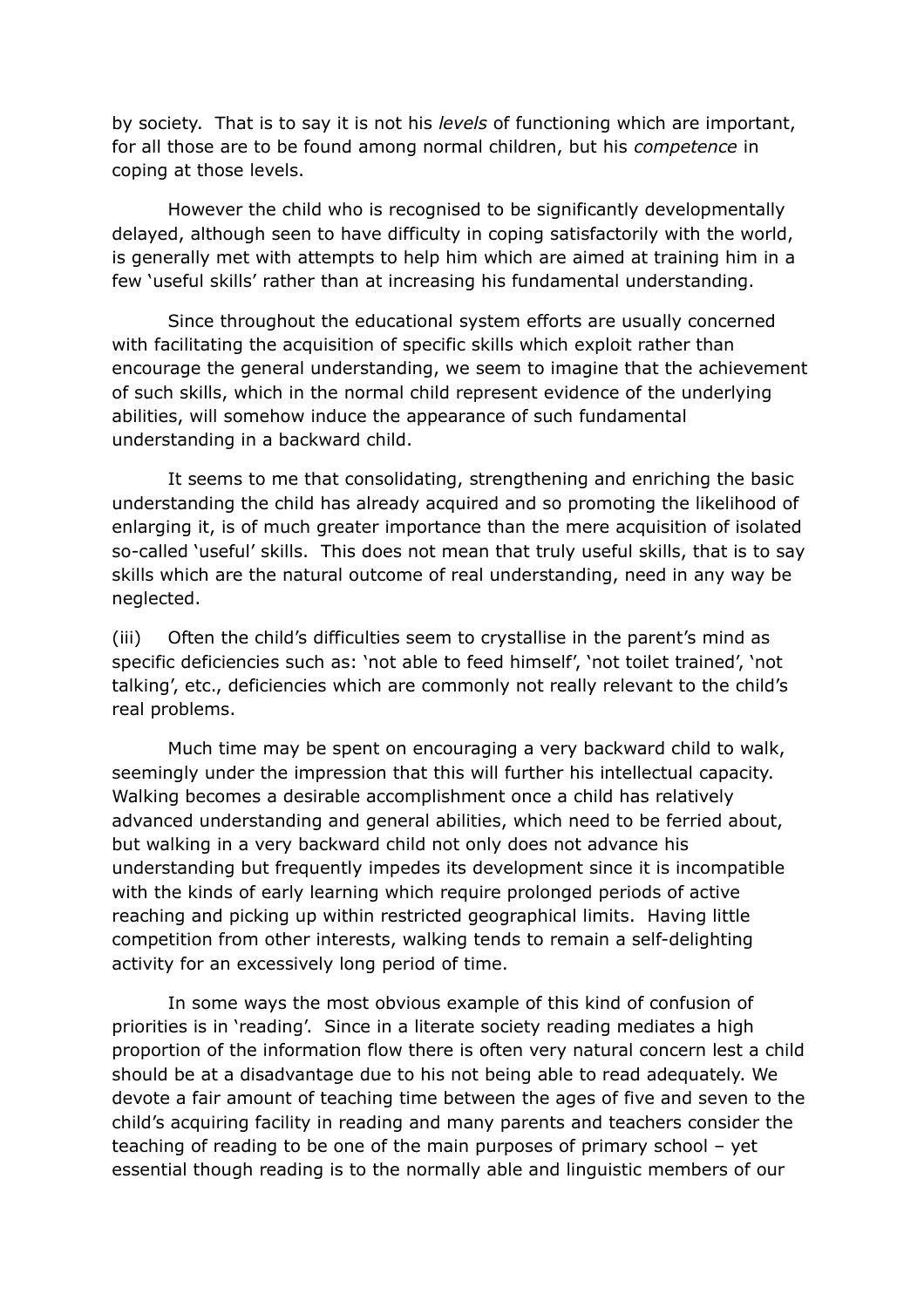society it is merely a secondary channel for the transmission of conventional language so that, generally speaking, limitation in linguistic ability is in no way compensated for by facility in reading.

Furthermore, conventional language itself reflects a prior and more fundamental state of understanding so that effective reading assumes not only a capacity for recognising the written forms but also an ability to interpret its meaning through application of the underlying understanding.

Despite this it is commonplace to meet with very backward children with extremely limited capacity for recognising and interpreting their surroundings and having great difficulty in concentrating their attention and interest for a few seconds together, being given lessons in what is intended to be reading.

It is almost as if reading ability which might be viewed for most children as a passport to the real world, a world that is to say of literacy, is also seen as a sort of magical cure for intellectual inadequacy or ignorance.

'Talking' is in fact a much more important subject for misplaced priorities. Speech, even more obviously than literacy, is an essential skill in human behaviour, and one whose precursors are necessarily practised from birth. However the mechanics of vocalisation and articulation not only require to be guided by a phonological system and by linguistic structure but must embody ideas based on understanding without which the sounds produced are so much hot air, and yet since we as 'parents' are moved by our own emotional needs we give very high priority to the encouragement of talking in a young backward child when we are quite able to overlook his inability to recognise the existence of, let alone solve, elementary practical problems. Furthermore, the understanding of the speech of others has nothing like the same priority in our estimation. I once calculated after seeing several thousands of children with developmental difficulties that only a handful of parents complained that their children did not understand what was said to them, whereas the opinion that everything would be alright once they started 'talking' was (and is) commonplace.

Even if one included an assumption of '*not understanding'* in the description of 'not talking', which would be unusual, most educational efforts tend to be aimed at the utterance, very little being devoted to the child's responding appropriately to the speech of others.

The child's own real needs, that he should be as competent as possible, by which I mean able to regularly approach tasks with a fairly high level of understanding, entails exercising his very basic abilities and taking precautions against his becoming overdependent on others.

With the majority of backward children talking ability should take relatively low priority and reading very low priority but this does not mean that these skills need be neglected, only that their real positions within the hierarchy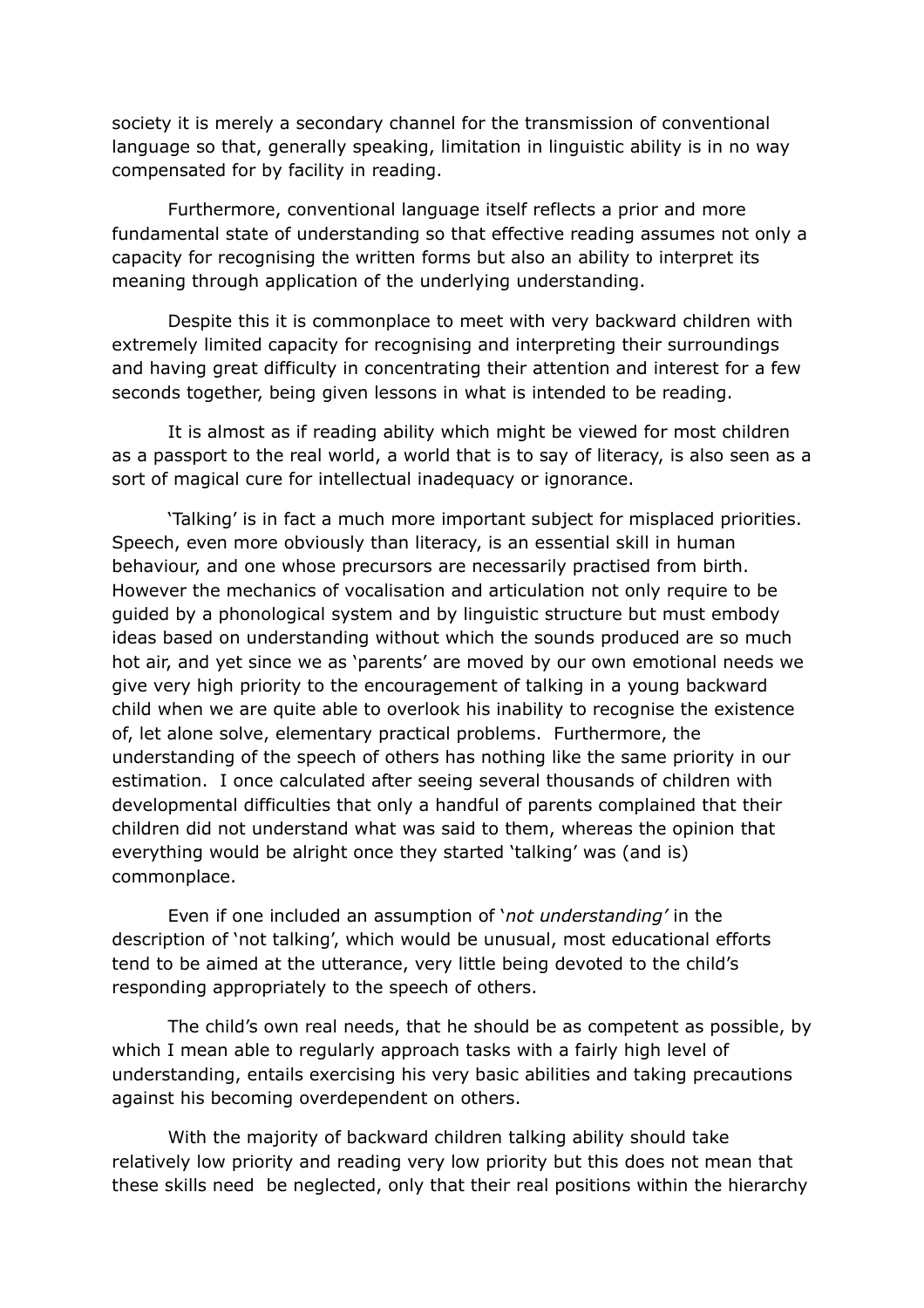of priorities are recognised so that sufficient emphasis may be put on supplying the really important deficiencies.

(iv) 'Undesirable' habits of behaviour. This is an area in which a confusion of priorities is most likely of all, for the strain on the emotions of the parent or teacher as a result of such behaviour can be immense. Immense since it is the very susceptibility and sensitivity of the adult to the behaviour which leads to its selection by the child, and to its further shaping and encouragement.

Having once become the victim of a child who throws or threatens tantrums if he does not get his own way, or who teases his siblings to distraction, or who cannot be taken into a shop or restaurant or on to a bus without creating havoc, or who will not be left to go to sleep at night, etc, (as the victim of such a child) it is virtually impossible to escape from the vicious circle or spiral without outside help.

When one is caught up in such a situation one longs for its interruption, and so dreads a reoccurrence that if it is possible to put it out of mind between whiles one does so. The result is that as a victim we cannot bring ourselves to sit down to analyse and interpret the problem and to plan its solution. At such a time it is difficult to recognise and accept that it is the child who is now in the greatest distress, and that, originally at least, it was his intolerable predicament which led to his adopting the most convenient and satisfactory defence measures available.

All being well a less emotionally involved person intervenes and helps to plan and launch a campaign to redress the balance but even now the truly highest priority – that is to say the child's being sufficiently competent so as to not need to defend himself against excessive demands – is often neglected.

In the eradication of an undesirable habit of behaviour the order of priorities from the child's point of view are roughly as follows:-

Long term need to be so competent as to rarely require to resort to antisocial behaviours;

Practice in tolerating emotional strain so as to be able to withstand such strain when it does occur;

Experience of conditions within which excessive demands on his understanding, which lead to defensive responses, are rare;

Experience of conditions in which the anti-social behaviours are not reinforced;

Experience of conditions in which the anti-social behaviours do not occur for prolonged periods.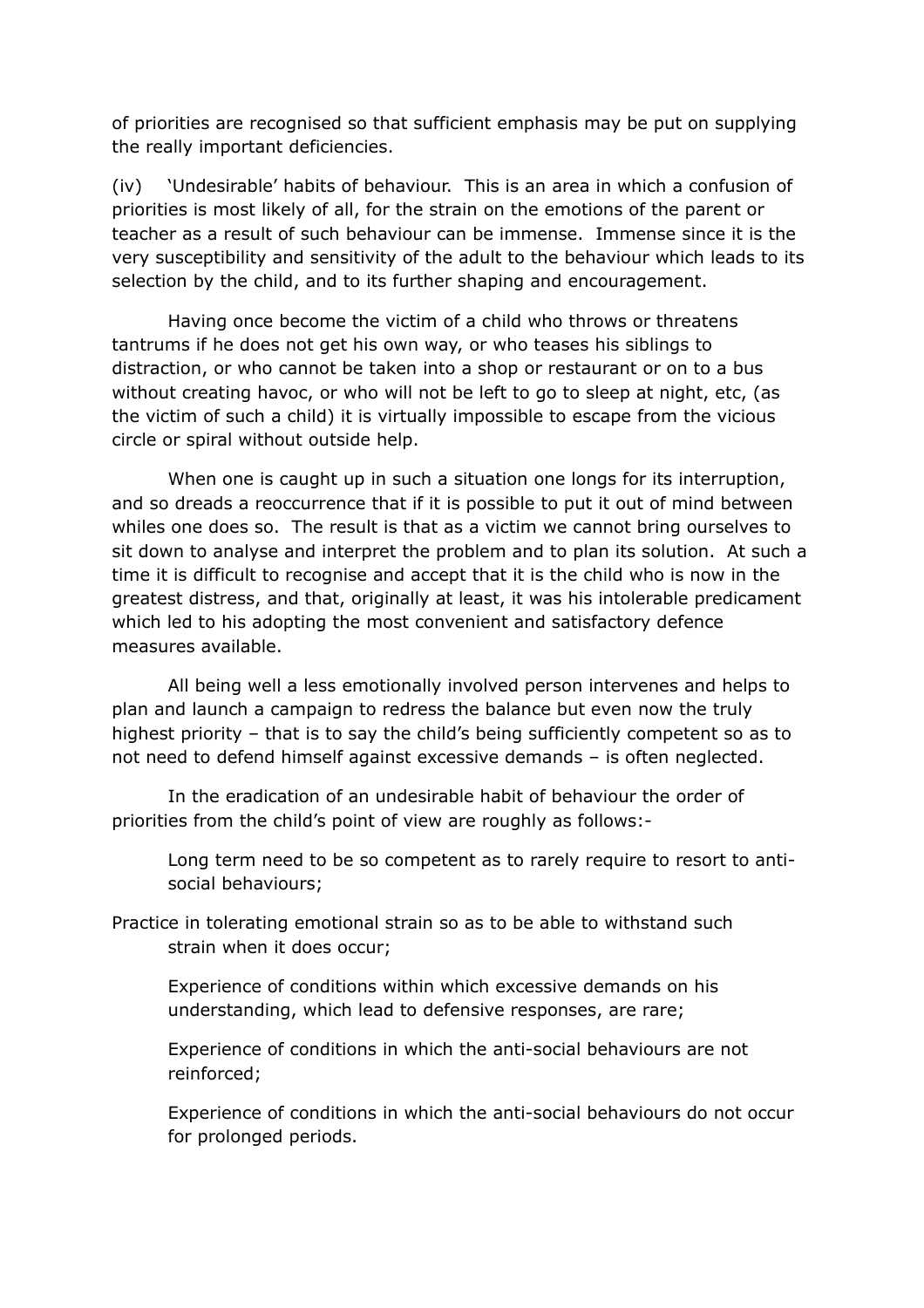You will notice that it is those which I have given last or as having the lowest priority which normally enjoy the most therapeutic attention. In practice all may be worked out simultaneously of course.

#### **Summary**

Parents are entitled to all the relevant information about their child and to an opportunity to play an active role in his education. Quite apart from helping to provide for some of their own needs the parents often have unique qualities as teachers of their own child which may allow them to supply some of the child's own needs.

Since the parents' short-term needs w*hich they are conscious of* do not usually match the child's long-term needs (and in the case of the vulnerable child are often also at variance with his short-term needs) and since it is not possible to rely on the child to regulate adequately the influence of his parents' behaviours, it is important that these parental behaviours are sometimes consciously modified to suit the child's real needs.

Hence in my view the professional worker who sets out to assist parents to help their child, whilst taking fully into account the parents' apparent or immediate needs such as to hear their child 'talk' or to gain some relief from difficult behaviour must first of all communicate to them the general nature of the child's real requirements.

In my own practice I see a very wide range of children of all ages, types of problems and degrees of backwardness but I decide whether to 'take on' a child entirely according to whether I can get manage to get across the difference between the parents' natural needs for their child and the child's actual needs for himself.

How far I am successful I cannot be certain but sometimes even among the very atypical group of parents I see at present, I fail completely to do so and then it is quite impossible to work along my lines.

I have tried to indicate the artificiality of our common concept of a 'parent' in our work with vulnerable children and their families and to indicate the practical value as well as the moral necessity for a free exchange of information and opinion.

I have also emphasised that in working though the agency of parents it is much better – I would say essential – to begin by agreeing on the nature of the child's real needs than by attempting merely to satisfy the parents' own needs, even though such a course of action usually entails convincing the parents of the